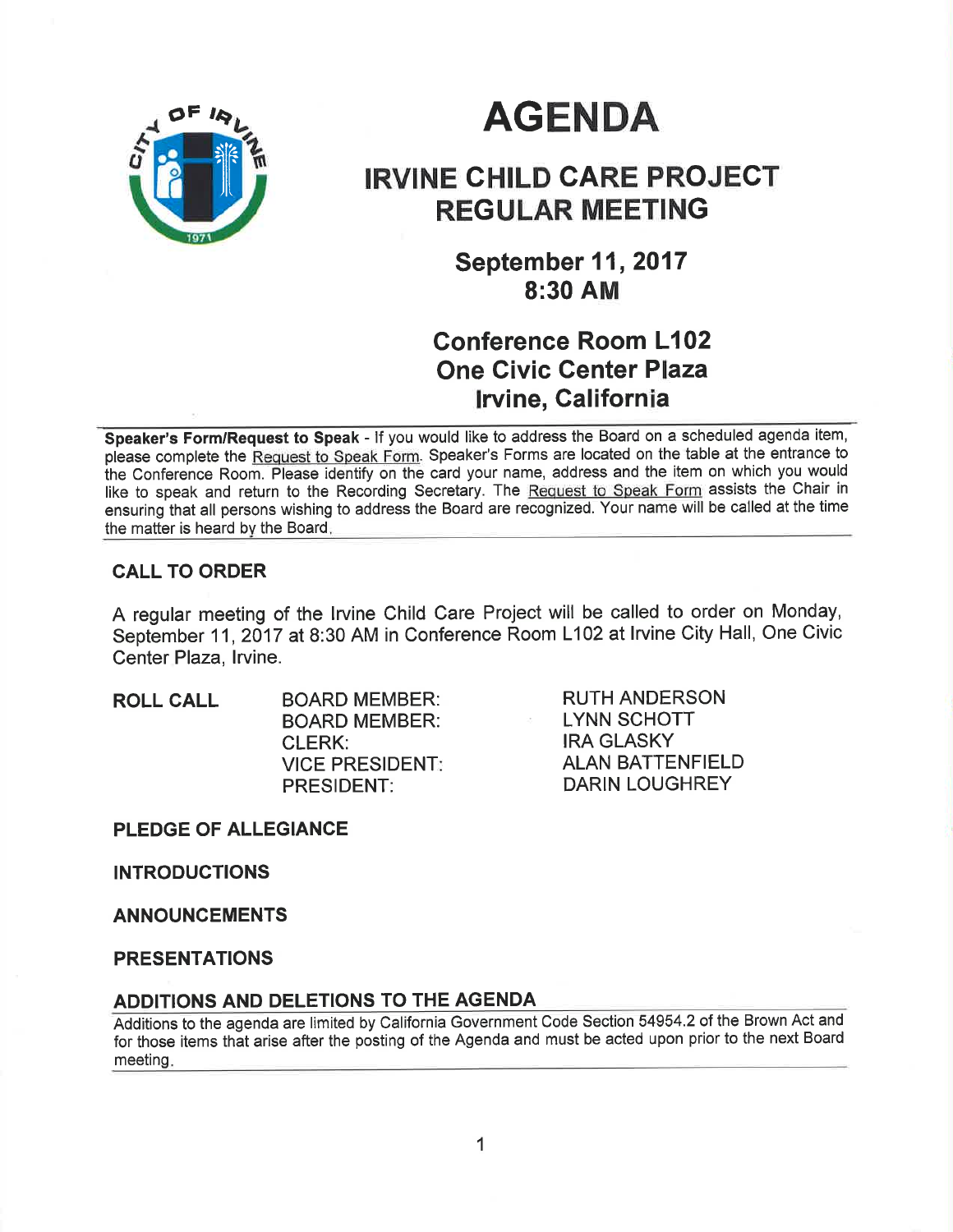#### PUBLIC COMMENTS

Any member of the public may address the Board on items within the Board's subject matter jurisdiction, but which are not listed on the Agenda during PUBLIC COMMENTS. However, no action may be taken on matters that are not part of the posted agenda. PUBLIC COMMENTS are scheduled for 30 minutes and are limited to 3 minutes per person.

#### CONSENT CALENDAR

All matters listed under Consent Calendar are considered to be routine and enacted by one roll call vote. There will be no discussion of these items unless members of the Board request specific items to be removed from the Consent Calendar for separate discussion. Any member of the public may address the Board on items on the Consent Calendar. Public comments on any item or items on the consent calendar are limited to three minutes per speaker. lf you wish to speak to a particular item or items, please complete a Speakers Form and submit to Recording Secretary

#### 1. APPROVAL OF IRVINE CHILD CARE PROJECT (ICCP) MINUTES

AGTION: Approve minutes of the lrvine Child Care Project regular meeting of June 12,2017.

#### 2. WARRANT REQUEST - CHILD DEVELOPMENT CENTERS. INC.

RECOMMENDED ACTION: Approve payment of \$46,056.82 to Child Development Centers, lnc. for child care development services for July 1-31, 2017.

#### 3. WARRANT REQUESTS - IRVINE CHILDREN'S FUND (ICF) SCHOLARSHIPS

RECOMMENDED AGTION: Approve payments for warrants totaling the amount of \$8,849.83 for ICF Scholarships during the month of July 2017.

- $\bullet$  \$5,223.58 to Rainbow Rising
- $\bullet$  \$ 707.50 to Kids Stuff
- \$2,118.75 to Child Development Centers, Inc.
- 
- \$ 800.00 to Creekers Club<br>● \$ 0.00 to Dolphin Club 0.00 to Dolphin Club

#### 4. WARRANT REQUEST - CITY OF IRVINE

RECOMMENDED ACTION: Approve payment of \$20,867.13 to the City of lrvine for Program Administration, Grant Administration, and Supplies for the month of July 2017.

- . \$19,953.13 for Program Administration
- \$ 914.00 for Grant Administration<br>• \$ 0.00 for Supplies
- 0.00 for Supplies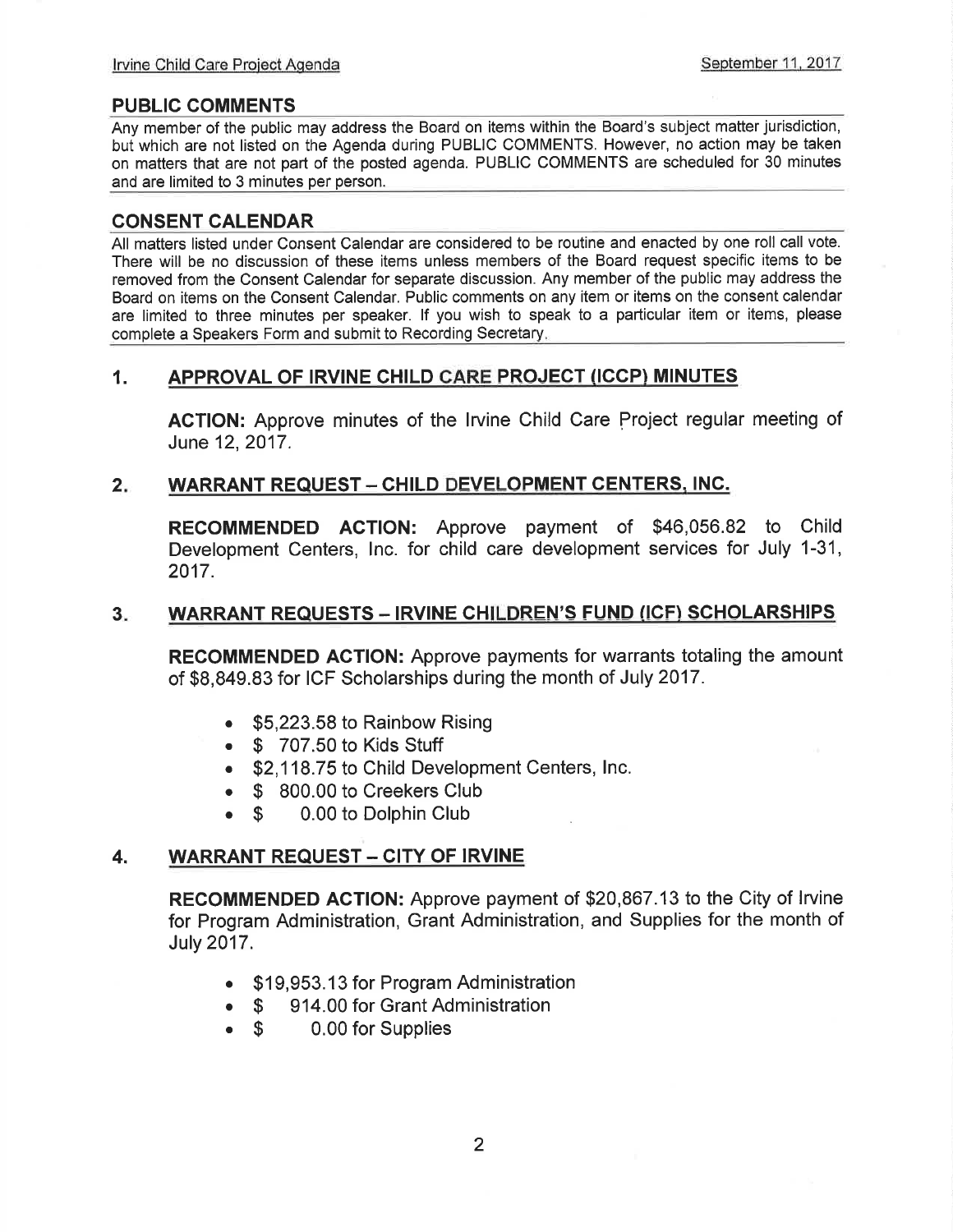#### 5. WARRANT REQUEST - IRVINE UNIFIED SCHOOL DISTRICT (IUSD)

RECOMMENDED ACTION: Approve payment of \$60,600.71 for Facilities and Financial Support Services, Utilities, Custodial Services, Custodial Equipment Amortization and payment for sale of IUSD-owned portables to ICCP for the month of July 2017.

- **\$35,823.50 for Custodial Services**<br>• \$ 675.00 for Custodial Equip An
- 675.00 for Custodial Equip Amortization
- . \$10,589.42 for Payment of Portable Purchase
- $\bullet$  \$ 7,262.79 for Utilities
- \$ 6,250.00 for Facilities & Financial Support

### 6. WARRANT REQUEST - IUSD REHAB AND REPAIR CHARGE BACKS

RECOMMENDED ACTION: Approve payment of \$5,761.57 for ICCP Rehab and Repair charges and Work Order charge backs for May through June 2017.

#### ICCP PAYMENTS FOR JULY 2OI7 7

RECOMMENDED AGTION: Review and approve July 2017 payments attached.

#### ICCP PAYMENTS FOR AUGUST 2017 8.

RECOMMENDED ACTION: Review and approve August 2017 payments attached.

#### ICCP EXPENSES PAID BY IUSD 9.

Ń.

RECOMMENDED ACTION: Review and accept attached invoices in the total amount of \$11,205.05 paid or accrued by IUSD on behalf of ICCP.

#### 10. DEPOSIT OF SCHOLARSHIP FUNDS FROM ICF

RECOMMENDED AGTION: Authorize the deposit of funds from ICF into the appropriate account as follows:

| $\bullet$ S |                       | 0.00 | 01-005-712-00-8699 |
|-------------|-----------------------|------|--------------------|
|             | $\bullet$ \$29,211.08 |      | 01-005-712-00-8689 |

## 11. DEPOSIT OF STATE GRANT APPORTIONMENT

RECOMMENDED AGTION: Authorize the deposit of grant funds from the State Department of Education into the appropriate account as follows:

| \$40,501.00           | 01-005-50100-8290 |
|-----------------------|-------------------|
| $\bullet$ \$18,617.00 | 01-005-50100-8290 |
| $\bullet$ \$80,786.00 | 01-005-50100-8590 |
|                       |                   |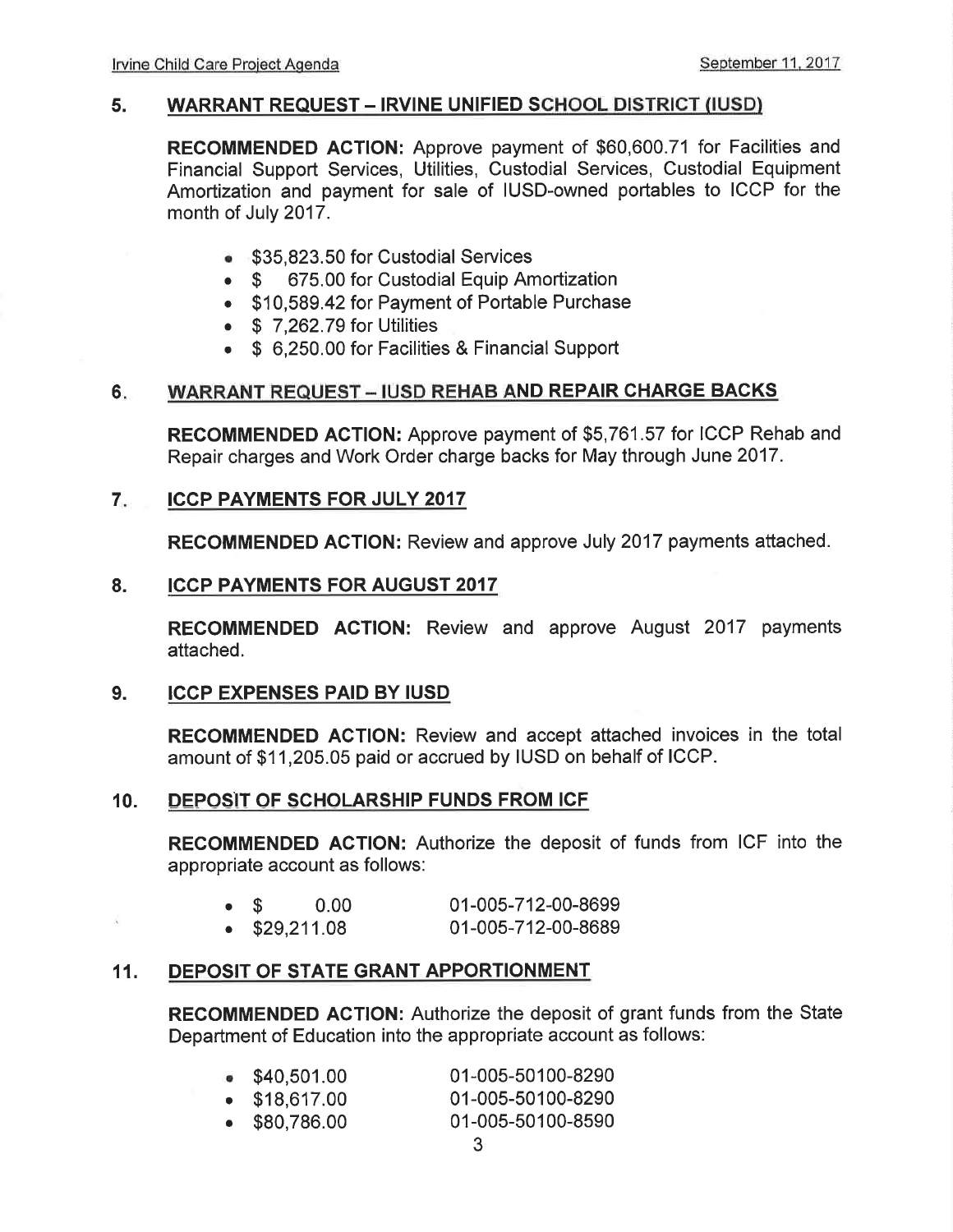#### 12. CALIFORNIA DEPARTMENT OF EDUCATION GENERAL CHILD CARE AND DEVELOPMENT PROGRAM GRANT FUNDING FY 20I6.17 AMENDMENT 02

RECOMMENDED AGTION: Submitted for the Board's information.

#### 13. CALIFORNIA DEPARTMENT OF EDUCATION GENERAL CHILD CARE AND DEVELOPMENT PROGRAM GRANT FUNDING FY 2017.18

RECOMMENDED AGTION: Submitted for the Board's information.

#### SUBCONTRACT AGREEMENT WITH CHILD DEVELOPMENT CENTERS. INC. FOR CALIFORNIA DEPARTMENT OF EDUCATION GENERAL CHILD CARE AND DEVELOPMENT PROGRAM GRANT FUNDING 14.

RECOMMENDED ACTION: Submitted for the Board's information.

#### ICF SCHOLARSHIP FUNDING ALLOCATION TO THE ICCP FOR FY 2017-18 15.

RECOMMENDED ACTION: Accept an ICF allocation of \$130,000 for child care scholarships for FY 2017-18.

#### 16. RENEWAL OF MEMORANDUM OF UNDERSTANDING FOR ICCP USE OF PERMANENET CHILD CARE BUILDINGS AT BEACON PARK K-8 SCHOOL **CAMPUS**

RECOMMENDED ACTION: Receive and file the attached Memorandum of Understanding for ICCP use of permanent child care buildings at the Beacon Park K-8 school campus for the time period July 1,2017 through June 30, 2018.

#### BOARD BUSINESS

#### 1. ICCP SITE EXPANSION NEEDS ASSESSMENT

RECOMMENDED ACTION: Submitted for the Board's information

2. ICCP TECHNOLOGY UPDATE

RECOMMENDED AGTION: Submitted for the Board's information

#### REPORTS

- 1. FACILITIES AND BUDGET REPORT JOHN FOGARTY
- 2. ICCP ADMINISTRATOR'S REPORT TRACI STUBBLER

#### ADJOURNMENT

Next Regular Board Meeting will convene at Stone Creek Creekers Club on Monday, October 16,2017, at 8:30 AM,2 Stone Creek South, lrvine, California.